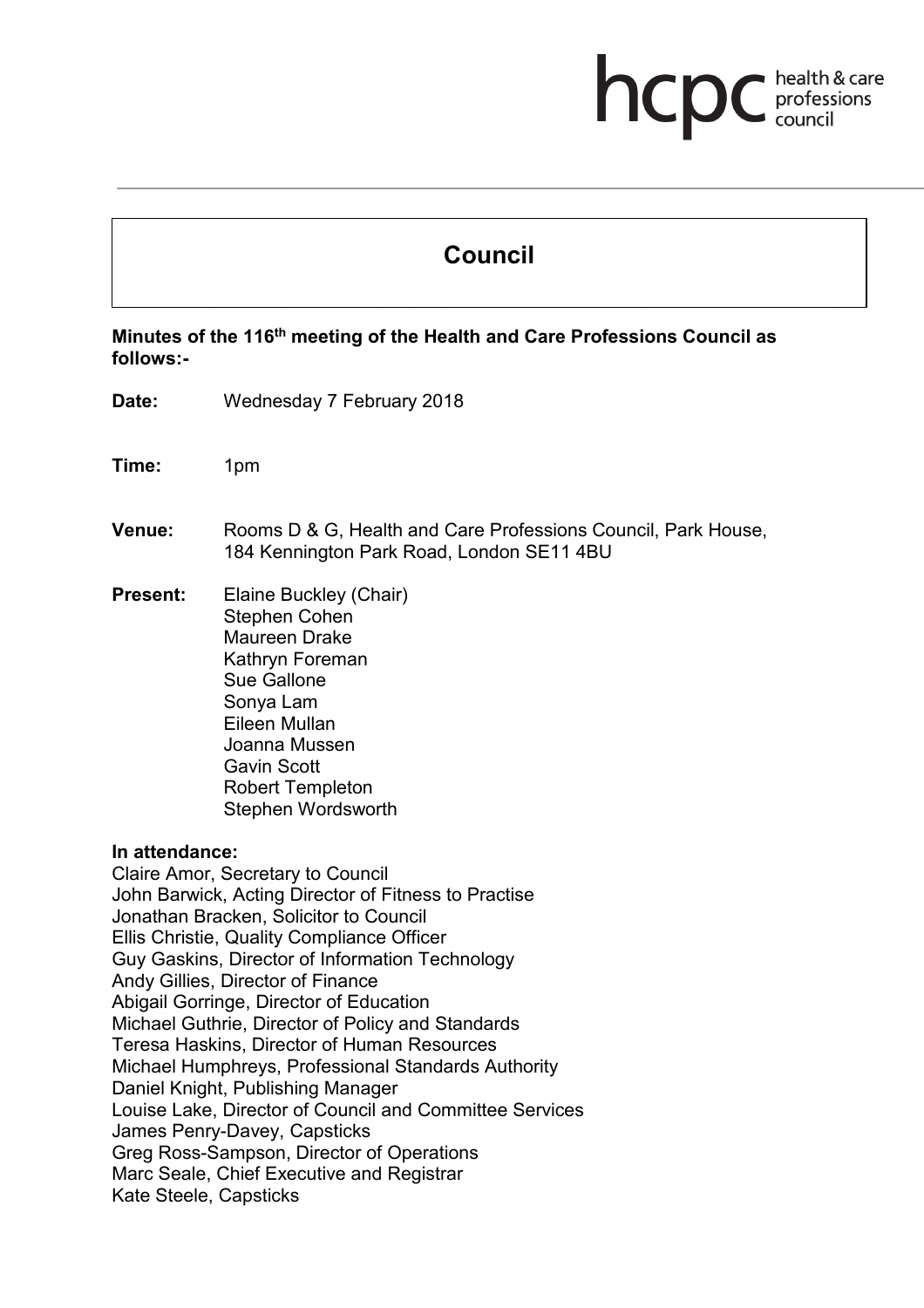# Public Agenda

#### **Item 1.18/1 Chair's welcome and introduction**

1.1. The Chair welcomed Council members and those seated in the public gallery to the 116<sup>th</sup> meeting of Council.

#### **Item 2.18/2 Apologies for absence**

2.1 Apologies were received from Graham Towl.

### **Item 3.18/3 Approval of Agenda**

3.1 The Council approved the agenda.

# **Item 4.18/4 Declaration of Members' interests**

4.1 No interests were declared.

#### **Item 5.18/5 Minutes of the Council meeting of 6 and 7 December 2017 and 18 January 2018**

- 5.1 The Council considered the minutes of the 114<sup>th</sup> and 15<sup>th</sup> meeting of the Health and Care Professions Council.
- 5.2 The Council agreed the minutes.

#### **Item 6.18/6 Matters arising**

- 6.i.1 The Council noted those matters arising from the meetings held on 6 and 7 December 2017 and 18 January 2018.
- 6.i.2 The Council noted the report.

#### **Item 7.18/7 Chair's report**

- 7.1 The Council received a report from the Chair.
- 7.2 During discussion the following points were noted:-
	- a successful round table discussion took place in January with the professional bodies. Discussion focused on the consultation on the future shape of regulation. There was significant consensus among the participants with respect to the key topics. Feedback from the event was positive and consideration will be given to hosting a second event later in the year;
	- the Chair, Chief Executive and Director of Communications met with Shona Robison MSP, the Scottish Minister for Health and Sport. The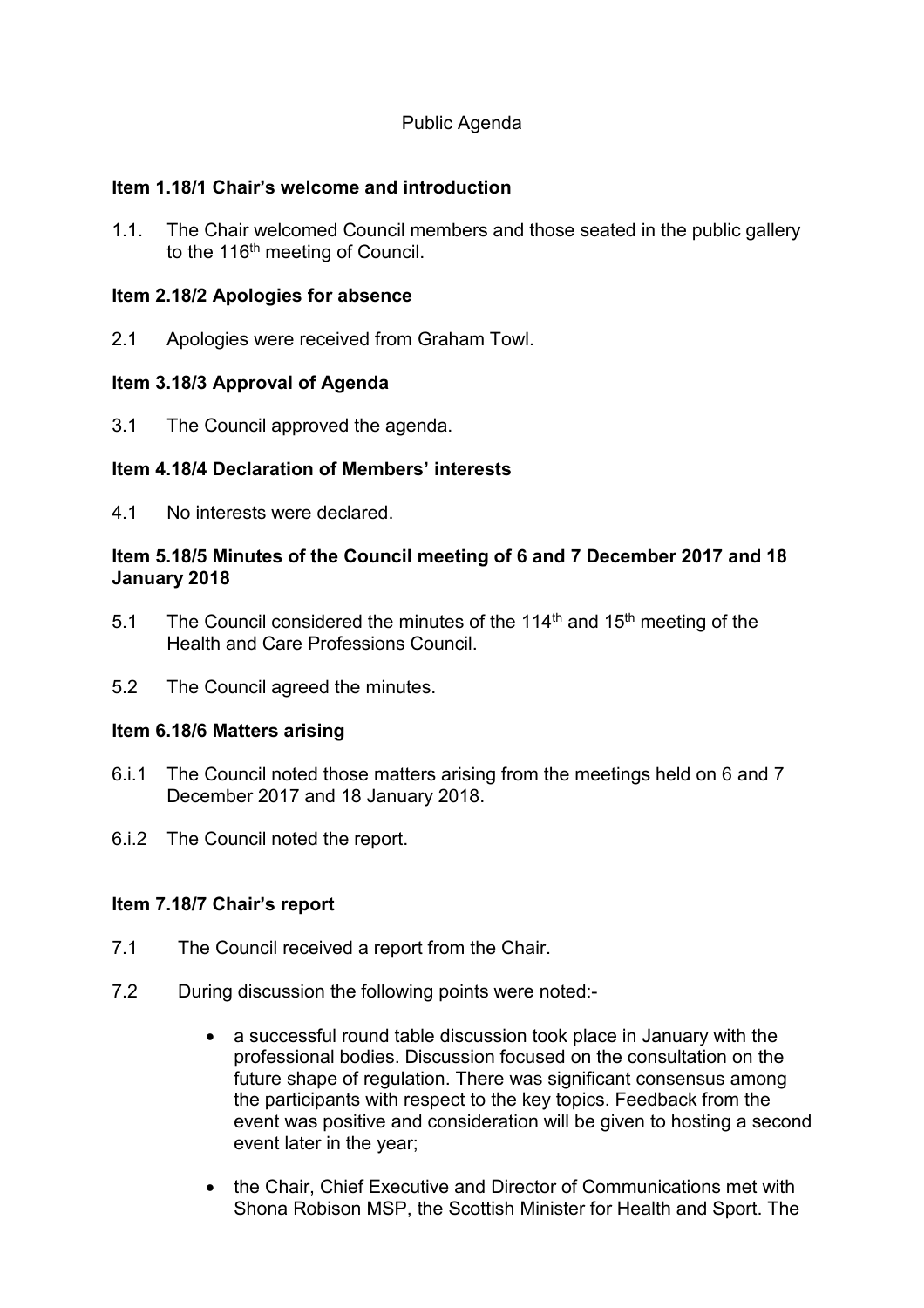Minister recognised the need for flexible legislation to enhance regulatory efficiency, she was also supportive of the need to regulate Physicians Associates; and

- the Chair and Chief Executive will shortly be writing to congratulate the newly appointed Minsters at the Departments of Health and Social Care and Education. An invitation to meet will be extended.
- 7.3 It was noted that the University of Surrey research 'understanding the prevalence of fitness to practise cases about paramedics and social workers' was not discussed at the recent round table event with professional bodies. It was agreed that this would be a useful theme for a future event. It was also agreed that wider Council participation would be sought in any future similar event.
- 7.4 The Chair noted that it was the last meeting of the Council for the outgoing Director of Policy and Standards, Michael Guthrie. The Chair and the Council thanked Michael for his invaluable advice and wise counsel over the last decade. It was noted the Michael will shortly be taking up a post at a regulator in Australia. The Council wished him the very best for the future.
- 7.5 The Council noted the report.

#### **Item 8.18/8 Chief Executive**'**s report**

- 8.1 The Council received a report from the Chief Executive.
- 8.2 During discussion the following points were noted:-
	- the 186 Kennington Park Road project is progressing as expected and it is expected Council members will be invited to tour the new building in March 2018;
	- the leasing of office space in 186 Kennington Park Road is progressing well and it is expected that the agreement will be signed in February 2018;
	- the 9 month reforecast and actuals indicate that for the full year, income will be in line with the original budget, and overall expenditure will be £176k under the original budget;
	- the number of open cases in the pre Investigating Committee Panel (ICP) stage continues to be above forecast expectations. This is due to a slowdown in the closure rate resulting from the additional scrutiny of pre-ICP case closures; and
	- the planned meeting between the Director of Fitness to Practise and the PSA's Director of Quality has been postponed to the 9<sup>th</sup> February.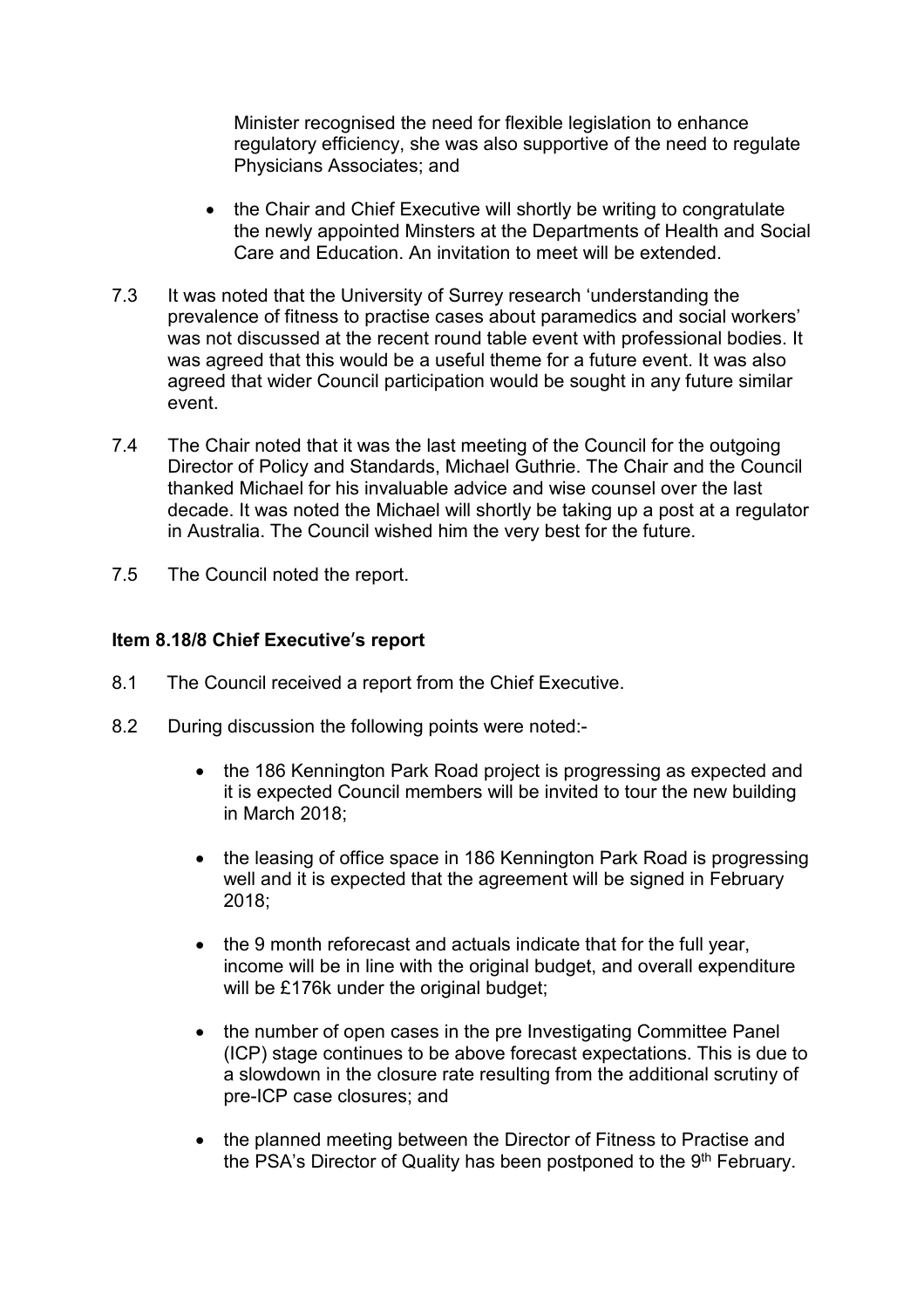- 8.3 The Council discussed the performance against budget and timeframe of the 186 Kennington Park Road project. The following points were noted and resulting actions agreed: -
	- the Executive consider that the benefits outlined in the business case will be realised:
	- the contingency within the original budget was used. The budget of the project was increased to £3.3million in the summer of 2017 because of the issue with the rendering on the middle building. In response to a question, the Executive advised that this figure was now expected to be exceeded by around £100k.
	- this increase will not take the HCPC over its annual budget for 2017- 18 for operating expenditure and capital expenditure combined, which was £37m, and has not required funds from business as usual activity to be diverted;
	- following the closure of the project, a comprehensive evaluation of performance will be initiated. This could include independent internal audit input if the Audit Committee consider this appropriate for the 2018-19 internal audit plan;
	- any review of the project, internal or external, should be presented to the Council in addition to the Audit Committee; and
	- an overview of the initial business case and a summary of the timeline of the project issues to date should be presented to the Council in March 2018, to assist the understanding of all members, as some members were not appointed when the project was initiated.
- 8.4 The Council discussed the ongoing technology issues facing the registration transformation and improvement project. The following points were noted and resulting actions agreed: -
	- the bug previously notified to the Council, which requires intervention from Microsoft, still does not have a resolution date;
	- Microsoft recently announced that the technology which has been used to build the CPD Online Service will no longer be supported from 1 August 2018;
	- this announcement prompted the initiation of the CPD Online Service Migration project, which has a budgeted cost of £253k and an estimated completion date of August 2018;
	- legal advice is being sought as to the HCPC's position, Microsoft have been responsive in exploring options at their cost to mitigate the impact on the HCPC;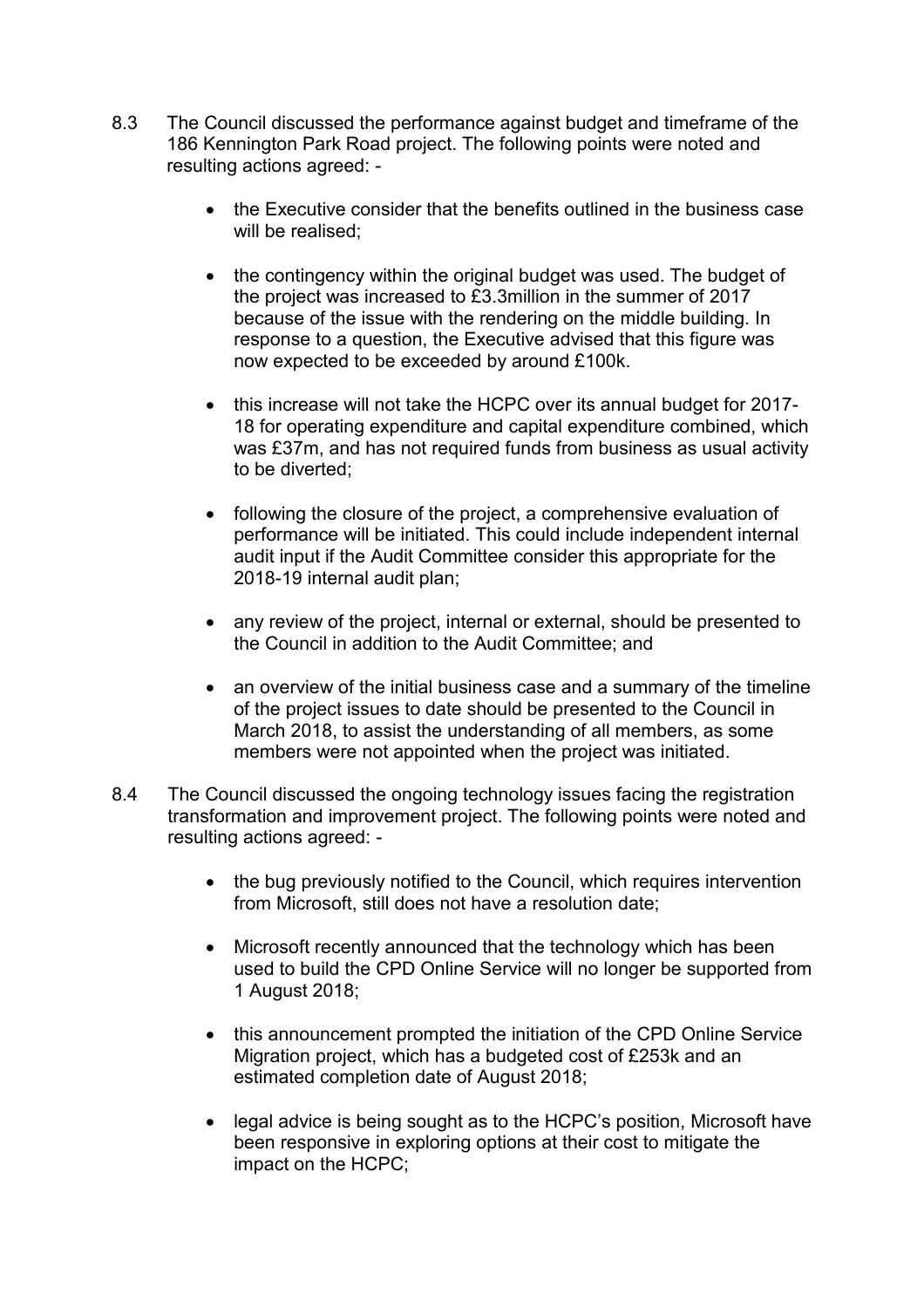- the CPD module of the registrations project is a proof of concept. Following its completion, a gateway review will determine how the rest of the project progresses;
- a review of the registration project is included in the 2017-18 internal audit plan. Due to recent delays in the delivery of the plan, this review will be considered by the Audit Committee in June 2018; and
- this internal audit report will then be presented to Council in July 2018 to inform a wider discussion of the future of the project and how the issues encountered may inform the strategic approach to IT platforms in future.
- 8.5 The Council noted that to date, no response has been received from the ICO regarding the self-report of an incident in December 2017. The Governance Manager advised that the incident was reported due to the particular circumstances of the error, but that it is not expected to meet the ICO's threshold for regulatory action. An update will be provided through the CEO report when a response is received.
- 8.6 The Council noted the report.

# **Item 9.18/9 New Regulatory body for social work**

- 9.1 The Council received a verbal update from the Chief Executive. The following points were noted:-
	- the Chief Executive met with officials at the Department of Health and Social Care in February and was informed that a consultation on the legislation for Social Work England will be launched before the end of the financial year;
	- the timetable for the project is ambitious and currently assumes transfer in Spring 2019. The Executive expects that Autumn 2019 is probable; and
	- recruitment for the Chair and Chief Executive of Social Work England is progressing.

#### **Item 10.18/10 Corporate Plan**

- 10.1 The Council received a report from the Executive.
- 10.2 The Council noted the following points:-
	- the plan is informed by discussion at the Executive and Council workshop held in January 2018;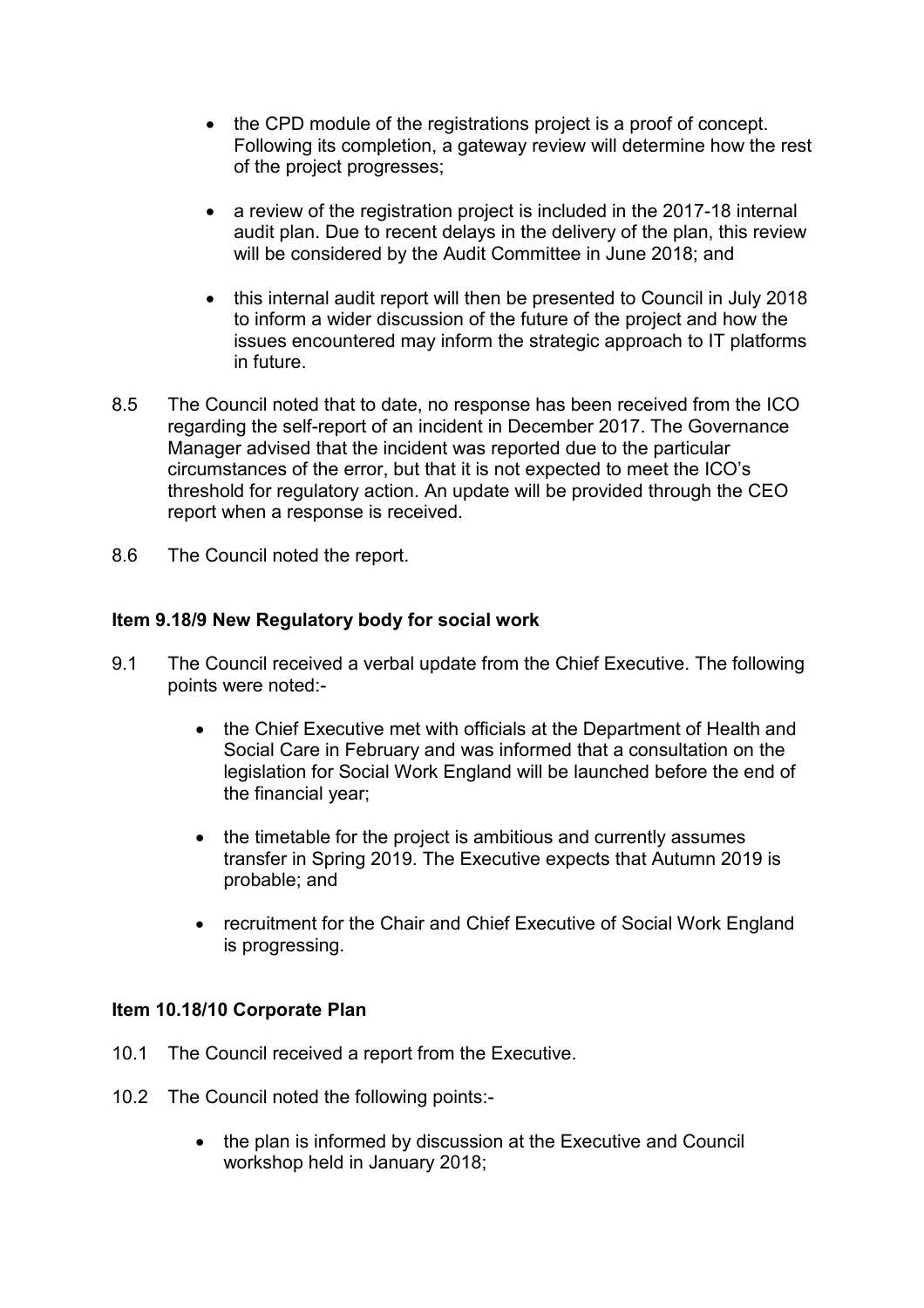- the corporate plan will sit between the high-level strategic intent and the directorate work plans;
- it is proposed that delivery of the corporate plan is monitored by the Council through regular reporting as part of the Chief Executive's report at each Council meeting and a more detailed report to the Council every six months;
- it is recommended that in the next planning cycle the Council consider the structure of the strategic planning framework, possibly discontinuing the strategic intent, replacing this with a corporate strategy and annual business plan; and
- the risk register is currently undergoing review, which will take into account the draft corporate plan.
- 10.3 The Council discussed the intended audience of the corporate plan. It was agreed that when the overall strategic planning framework is considered by Council in future planning cycles, it could become more outward facing. It was agreed that for the current plan, public protection requires more prominence.
- 10.4 The Council agreed that for strategic priority one, the last bullet point, 'we maintain and improve our performance across all of our functions' should be ordered first to emphasise that improvement is across all functions.
- 10.5 The Council noted that the deliverable of working in partnership with the Council of Deans of Health for priority two refers to a specific joint event. It was agreed that this should be clarified and that wider engagement with quality bodies should be reflected.
- 10.6 The Council agreed that for strategic priority three, the deliverable for KPI's should be to embed rather than agree to reflect progress to date and the expectation of Council.
- 10.7 The Council agreed that the draft corporate plan should influence workplans currently in development for 2018-19. It was noted that the plan will inform the setting of goals and objectives of management for the coming financial year
- 10.8 The Council agreed that the next planning cycle should be initiated in July 2018 in order for proposals to be agreed at the Council strategic away day in October 2018.
- 10.9 The Council noted the paper, agreeing to consider a final draft at its March 2018 meeting.

#### **Item 11.18/11 Key Performance Indicators**

- 11.1 The Council received a report from the Executive.
- 11.2 The Council noted the following points: -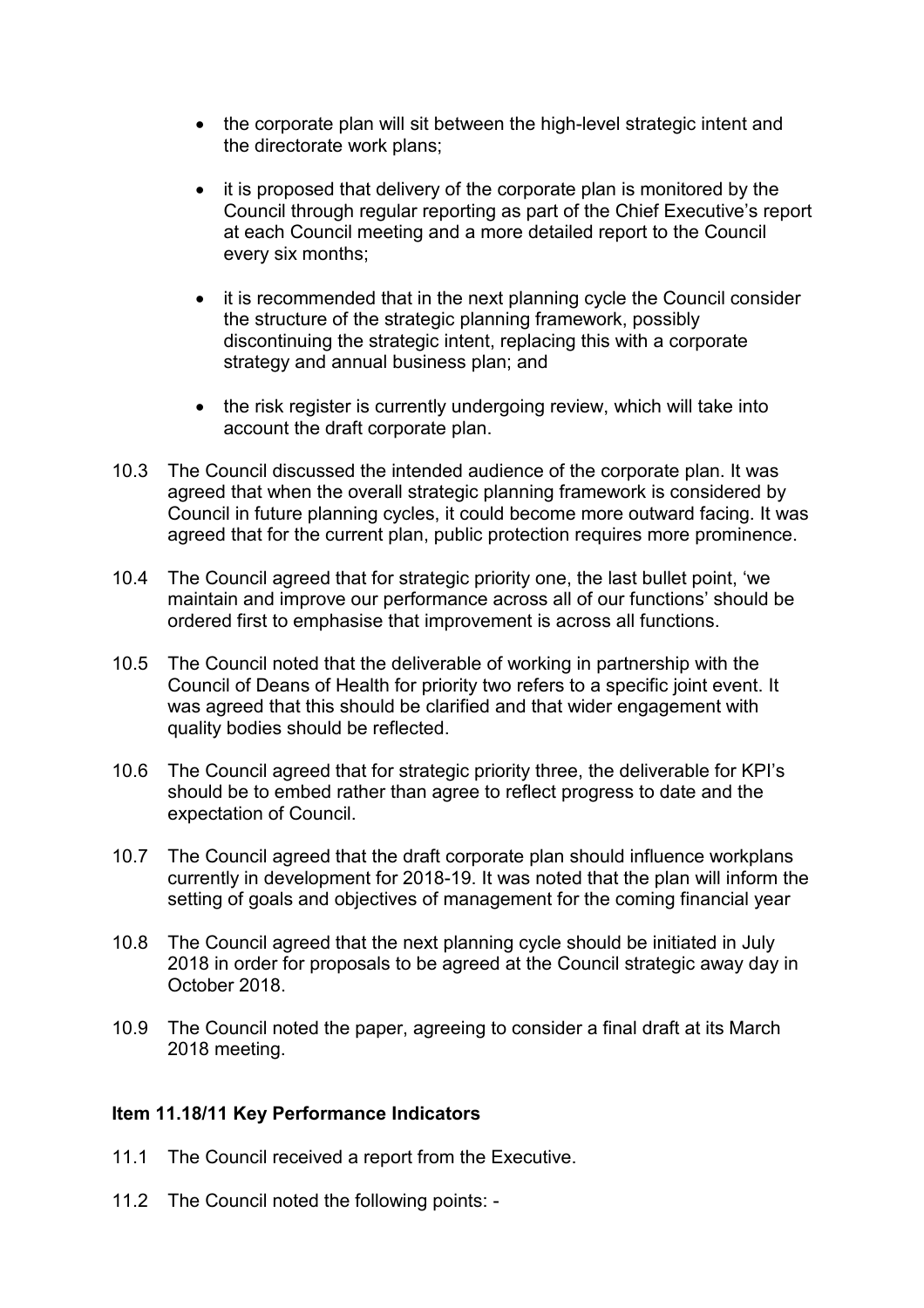- in January 2018, the Council and Executive participated in a workshop that began the process of developing corporate Key Performance Indicators (KPIs);
- a streamlined approach to performance reporting to the Council was introduced in July 2017. The new approach reduced the volume of performance data and enhanced the performance commentary;
- once agreed, reporting against the KPIs will be included at the beginning of the performance report; and
- the draft corporate plan includes as a key deliverable to agree a set of KPIs and further review the data set and commentary provided to the Council at each meeting.
- 11.3 The Council discussed a KPI around IT efficiency and quality. It was agreed that service availability would be too blunt of a measure, and the Director of IT was asked to consider potential KPIs for this area.
- 11.4 The Council discussed the proposed KPI for projects. It was agreed that given the number and complexity of projects proposed for 2018-19, the addition of a score card format, previously removed from the performance report, may be needed, accompanied by exception reporting within the narrative report.
- 11.5 The Council noted that the shortlist does not include measures of satisfaction with core processes or confidence in the HCPC. This is because currently, this data does not exist in an appropriate or robust format for a KPI. It was noted that the stakeholder market research may assist in setting a baseline in this area and determining future data collection requirements.
- 11.6 The Council discussed the proposed KPI for employee turnover. The Council did not feel this KPI would provide the Council with key performance information. It was noted that specific band turnover could give a clearer picture or employee sick days. It was agreed that the Director of HR would consider what HR KPI would be most suitable for the HCPC's circumstance.
- 11.7 The Council noted that when the budget for 2018-19 is agreed, specific budget lines may form KPIs.
- 11.8 The Council noted the paper and agreed to consider a final set of KPIs for approval at its March 2018 Council meeting.

#### **Item 12.18/12 Stakeholder Market Research**

- 12.1 The Council received a report from the Executive.
- 12.2 The Council noted the following points: -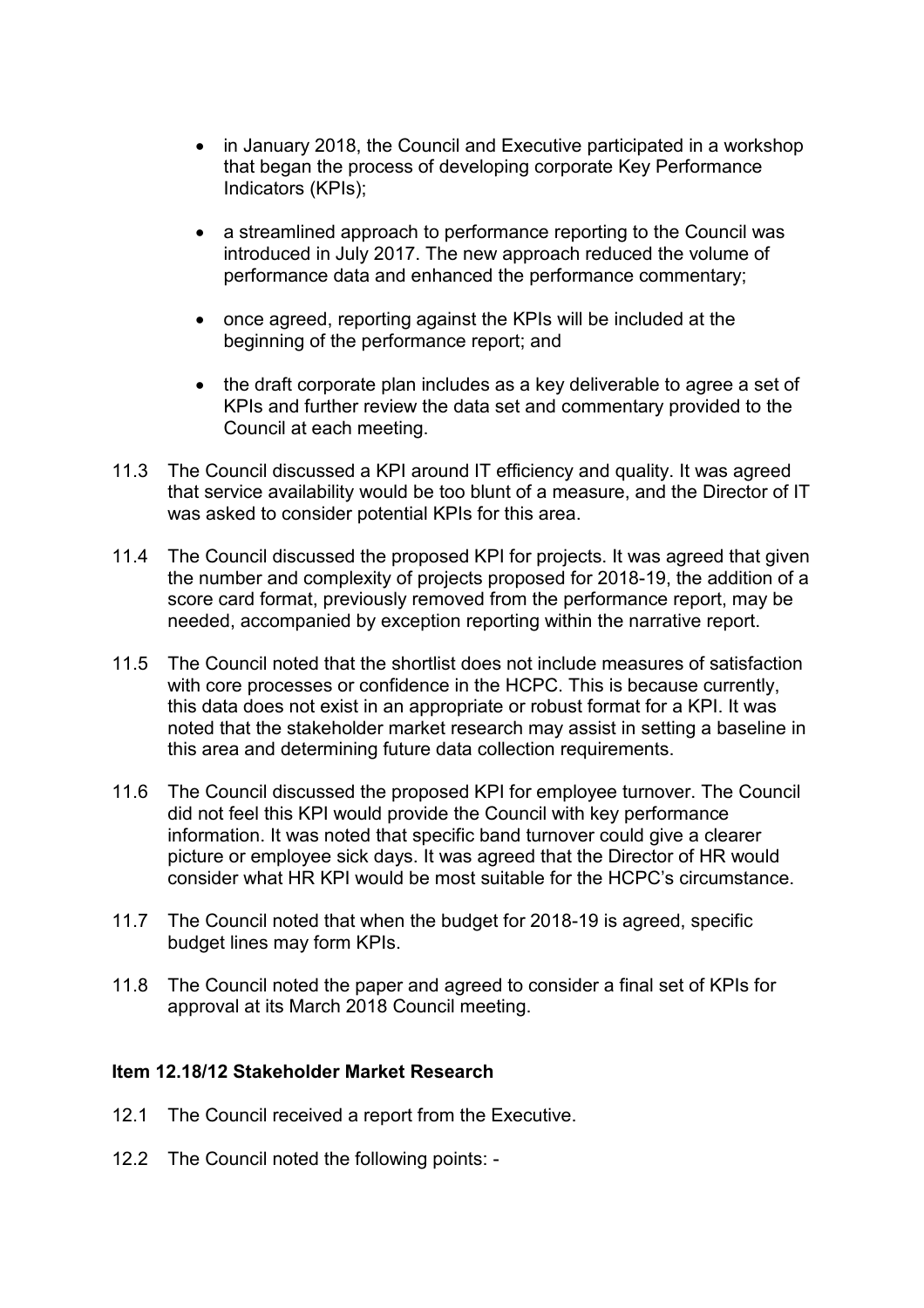- the purpose of the research is to explore with stakeholder groups their understanding and views of the HCPC. The outcomes of the research will inform ongoing strategy development, communication and engagement. The research forms a key deliverable of the draft corporate plan;
- the research will build on similar research carried out for the HCPC in previous years with a focus on being able to benchmark stakeholder views and understanding;
- regional perspectives will be an expected element of proposals;
- a diverse variety of employer bodies views will be sought in the research;
- previous research on experiences of the CPD process will be incorporated and built upon;
- a budget of c.£70,000 is anticipated, this will need to be funded from the 2018-19 budget; and
- if agreed the invitation for research proposals will be issued immediately. The deadline for proposals will be 23 March 2018. The selection panel will be formed of the Chair of Council, Director of Communications and a member of the Policy and Standards Directorate.
- 12.3 The Council discussed the intention to gather employer views on whether they consider newly qualified registrants are adequately prepared for practice. It was agreed that caution is required when phrasing of questions on this topic as employers may be measuring new graduates against a different expectation of practice level than the standards thresholds. It was agreed that this would need to be explored with bidders during selection.
- 12.4 The Council noted that experience when engaging with the HCPC across different channels would be included in the scope of the research and that this would include events.
- 12.5 The Council noted the research brief.

#### **Item 13.18/13 2018/19 budget update**

- 13.1 The Council received a report from the Executive.
- 13.2 The Director of Finance gave a brief presentation on the breakdown of the HCPC's operating cost, income and budgeting approach. The Council noted the following points:-
	- the base case budget was discussed by the Audit Committee on 17 January. Following this meeting the Executive and Chair of the Audit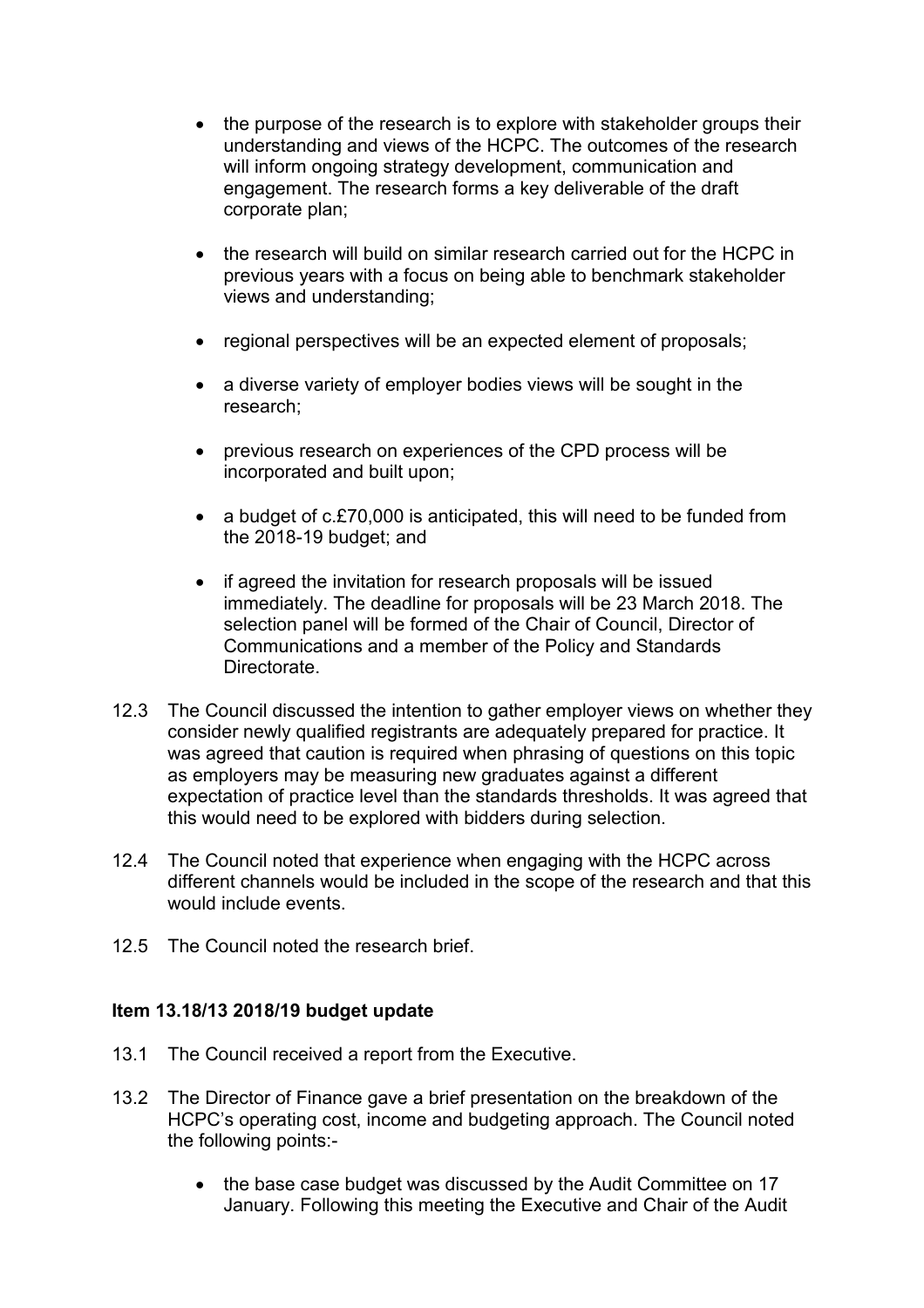Committee met on 2 February to agree further revisions to the budget needed to reach a position the Executive could recommend to Council;

- the Audit Committee gave a clear steer that the budget should break even or seek to make a small surplus for future requirements;
- HCPC has achieved small operating surpluses every year since 2010- 11. However free reserves are negative, and have decreased during 2017-18 due to our expenditure on the 186 KPR refurbishment and other capital projects. The HCPC is able to operate with low reserves and negative free reserves because of the requirement for registrants to pay their fees in advance;
- the base case budget currently shows a deficit of £256k, or 0.7% of operating costs. Due to time constraints, the budget does not take into account the reductions or increased funding for fitness to practise agreed at the Executive's meeting on 2 February;
- the Executive will further review the budget in February and present a final budget proposal for the Council's approval in March. This will include an update to payroll budgets based on the recommendations of the Remuneration Committee;
- the Executive recommends investing a further £250k in fitness to practise to fund the improvement plan; and
- further updates of the budget may be required during 2018-19 due to external policy decisions.
- 13.3 The Council noted the lack of flexibility in budget setting due to fixed costs. It was agreed that this inflexibility presents a risk to the HCPC's future agility and ways to remedy this need to be explored in future years.
- 13.4 The Council noted that investment income is not included in the budget. This income is approximately £150k annually and forms a small contingency.
- 13.5 The Council agreed that it required more information on the benefits expected from the proposed increase in fitness to practise funding. The Council emphasised that it is willing to invest where this is needed, but that assurance is required as to the expected performance improvements resulting from investment.
- 13.6 The Council noted the fixed price nature of the contract for fitness to practise case preparation and presentation, and that these costs form a significant portion of the HCPC's overall expenditure. The Council agreed that when the legal services contracts are next re-tendered, the Council should give consideration to its ongoing approach regarding internal vs external resource.
- 13.7 The Council discussed the presentation of the training and development budget. The Executive clarified that the per capita presentation aimed to show costs relative to employee numbers and was not in reality an individual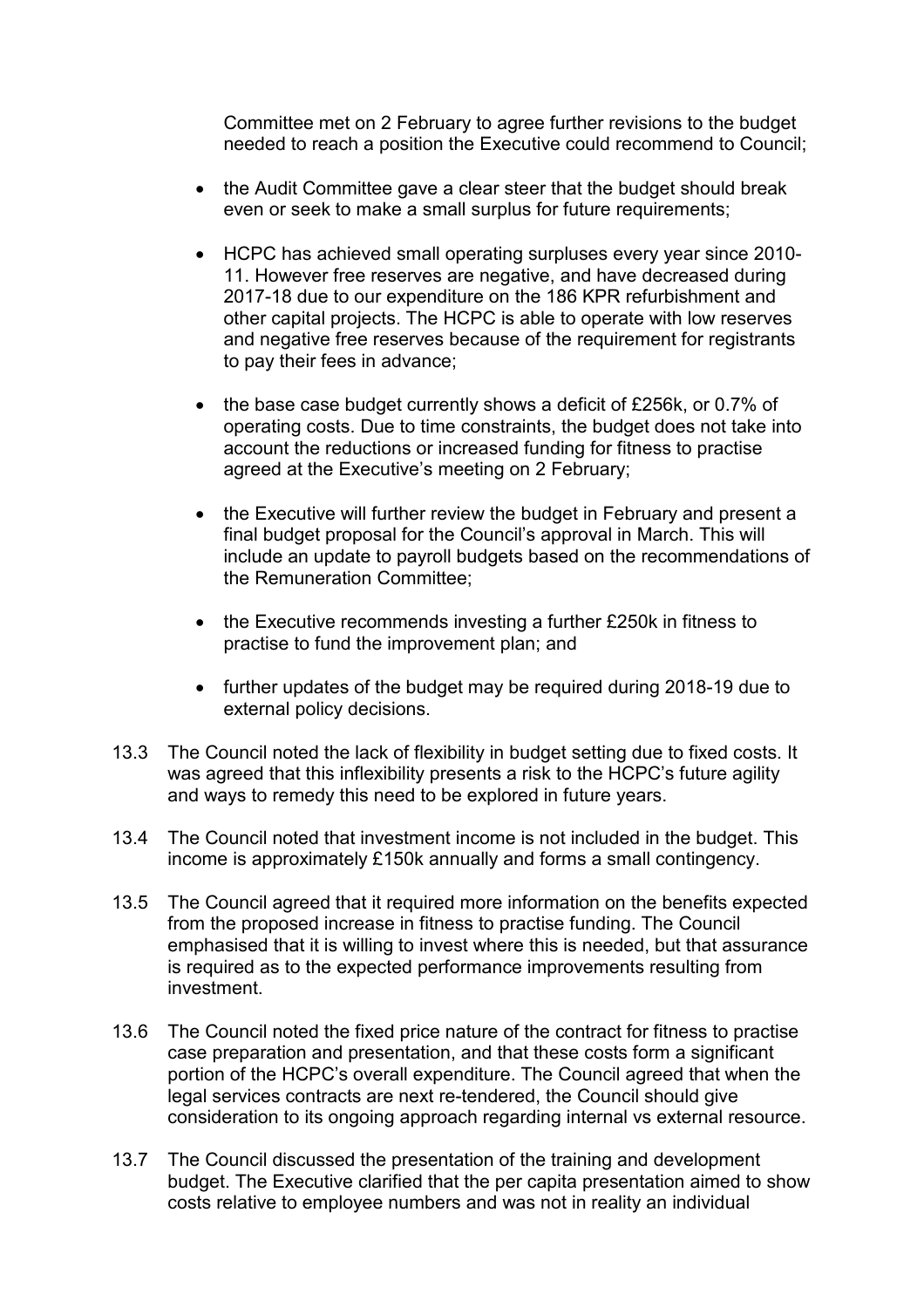allowance, training is led by organisational need and objectives and will be managed centrally by HR in future.

- 13.8 The Council discussed the continuous improvement focus of the HCPC's quality assurance framework. The Council considered that its visibility of achievements in this area could be improved
- 13.9 The Council thanked the Executive for its in depth exploration of possible cost saving opportunities. The Council provided the following steer to the Executive in further developing the final budget proposal: -
	- the budget should aim to break even;
	- the risks presented for the individual cost saving options require more definition and a presentation of mitigations;
	- the Executive should clearly indicate its recommendations on the cost saving options presented;
	- the Council supports fitness to practise investment but more information is required as to expected returns on investment; and
	- contingency in project budgets needs to be reviewed, with a recommendation that this is removed from individual projects and presented an as overall project portfolio contingency.

13.10 The Council noted the paper.

#### **Item 14.18/14 Fee Rise**

- 14.1 The Council received a report from the Executive.
- 14.2 The Council noted the following points:-
	- recent reviews of the five year plan have indicated that financial pressures, including the loss of income when social workers transfer to Social Work England, may mean that a fee increase is necessary in the medium term;
	- the HCPC's fees were last increased on 1 August 2015;
	- the process of achieving a fee rise takes a minimum of nine months, and can be subjected to delays due to external factors;
	- the full financial benefit of a fee rise takes two years after the effective date of any increase due to the renewal two year cycle; and
	- the Executive have agreed a project to review HCPC's cost base and the expected impact of the transfer of social workers. The project will produce a paper for the Council's consideration of options in July 2018.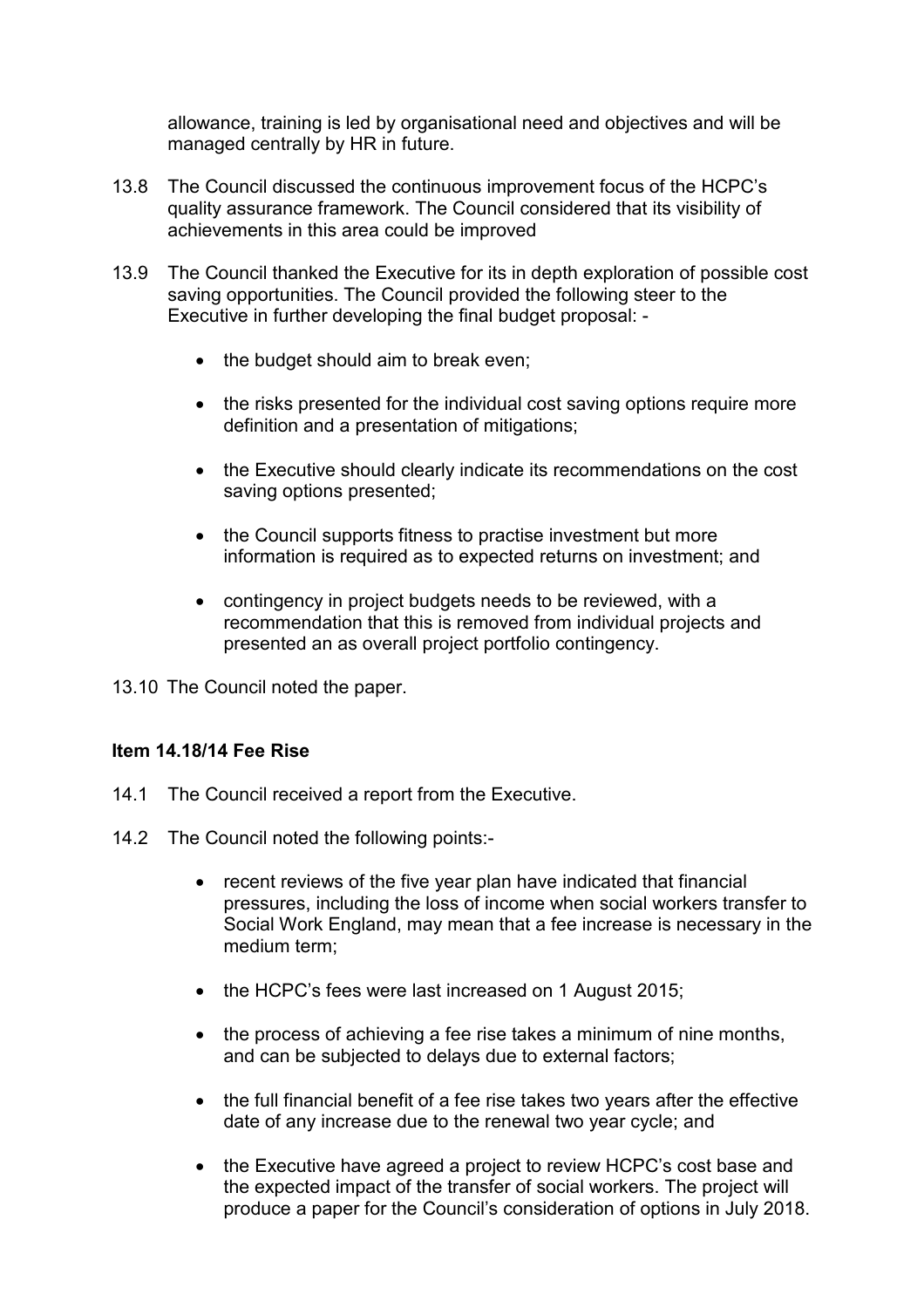- 14.3 The Council noted that the Department of Health and Social Care (DoHSC) will need to agree to the tabling of a fee increase in parliament before the HCPC can seek parliamentary approval. The possibility of a fee increase has been discussed with the DoHSC during discussions about the transfer of social worker regulation. The Council agreed that the Executive should be more explicit about the HCPC's intentions with regards to a possible fee increase in upcoming discussions with the DoHSC.
- 14.4 The Council requested that the paper presented to the Council in July 2018 revisits any communications messages during the 2015 fee rise about the HCPC's future intentions on fee levels.
- 14.5 The Council noted that not all income opportunities have been explored, for example fees in Education approvals. The Education and Training Committee have initiated an exploration of this possibility. The Council requested this be explored in future fees analysis papers.
- 14.6 The Council noted the paper and agreed to receive a further paper on fees in July 2018.

#### **Item 15.18/15 Format of the Annual report and Accounts**

- 15.1 The Council received a report from the Executive.
- 15.2 The Council noted that the Executive has developed a proposed revised structure and communication approach for the HCPC's annual report and accounts 2017-18. The intention is to create a more accessible and engaging publication for the reader which is in keeping with the changes recently made to the Fitness to Practise and Education annual reports.
- 15.3 The Council noted that the annual report 2017–18 will utilise design elements from the key financial information produced last year including infographics. In 2018-19 the strategic priorities set out in the corporate plan will be used to further develop the contents of the annual report.
- 15.4 The Council welcomed the new annual report approach, agreeing that the draft structure is easy to read and a great improvement on the previous approach.
- 15.5 The Council agreed the proposed structure for the annual report and accounts 2017–18.

#### **Item 16.i.18/16 Strategic risk**

16.i.1 The Chair of the Audit Committee provided the Council with an update regarding the recent strategic risk workshop held by the Audit Committee and Executive. It was noted that Haysmacintyre, the HCPC's external auditors facilitated a successful session, which resulted in key strategic risk headings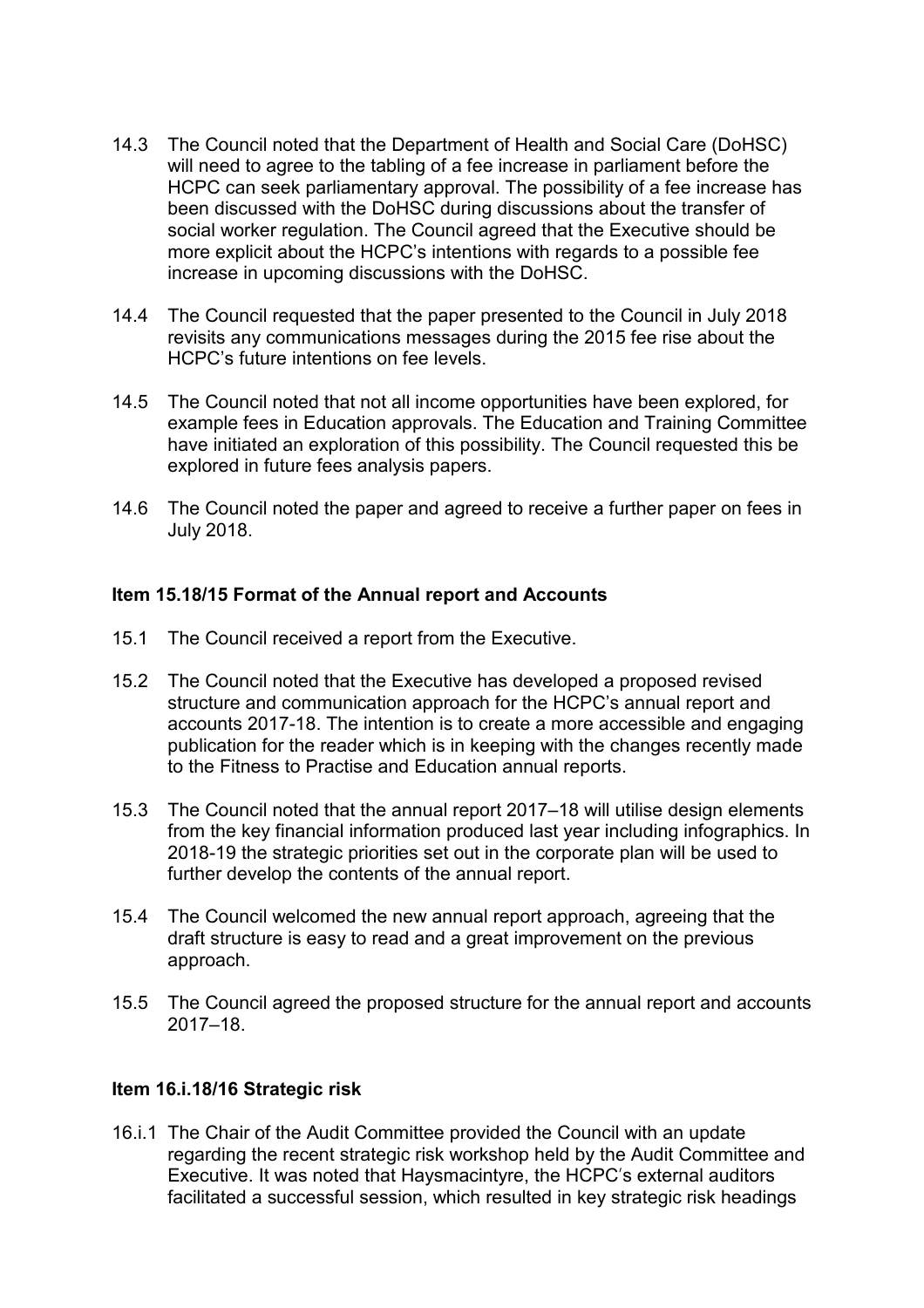and high level plans for a new more strategically focused risk register. This revised risk register will be further developed and presented to the Council in July 2018.

#### **Item 16.ii.18/17 Minutes of the Audit Committee meeting held on 17th January 2018**

- 16.ii.1 The Council considered the minutes of the Audit Committee held on  $17<sup>th</sup>$ January 2018. An overview of the business considered was provided by the Chair of the Audit Committee.
- 16.ii.2 The Chair of the Audit Committee provided the Council with an update on recent issues impacting the progression of the 2017-18 internal audit plan.
- 16.ii.3 The Council noted the minutes.

#### **Item 17.18/18 Minutes of the meeting of the Education and Training Committee held on 18th January 2018**

- 17.1 The Council considered the minutes of the Education and Training Committee held on 17 January 2018. An overview of the business considered was provided by the acting Chair of the Education and Training Committee.
- 17.2 The Council noted that the Education and Training Committee will consider lessons learnt from the approval route experience in this case.
- 17.3 The Council noted the minutes.

#### **Item 18.18/19 Any other business**

18.1 There was no further business.

#### **Item 19.18/20 Future agenda items**

- 19.1 The Council noted that the following items would be considered at the March 2018 meeting:-
	- Chief Executive's Report including performance data
	- Chair's Report
	- Registrant numbers forecast
	- 5-year plan
	- Budget for 2017-2018
	- Directorate work plans
	- Surrey research action plan
	- Annual review of feedback and complaints
	- Indicative Sanctions Policy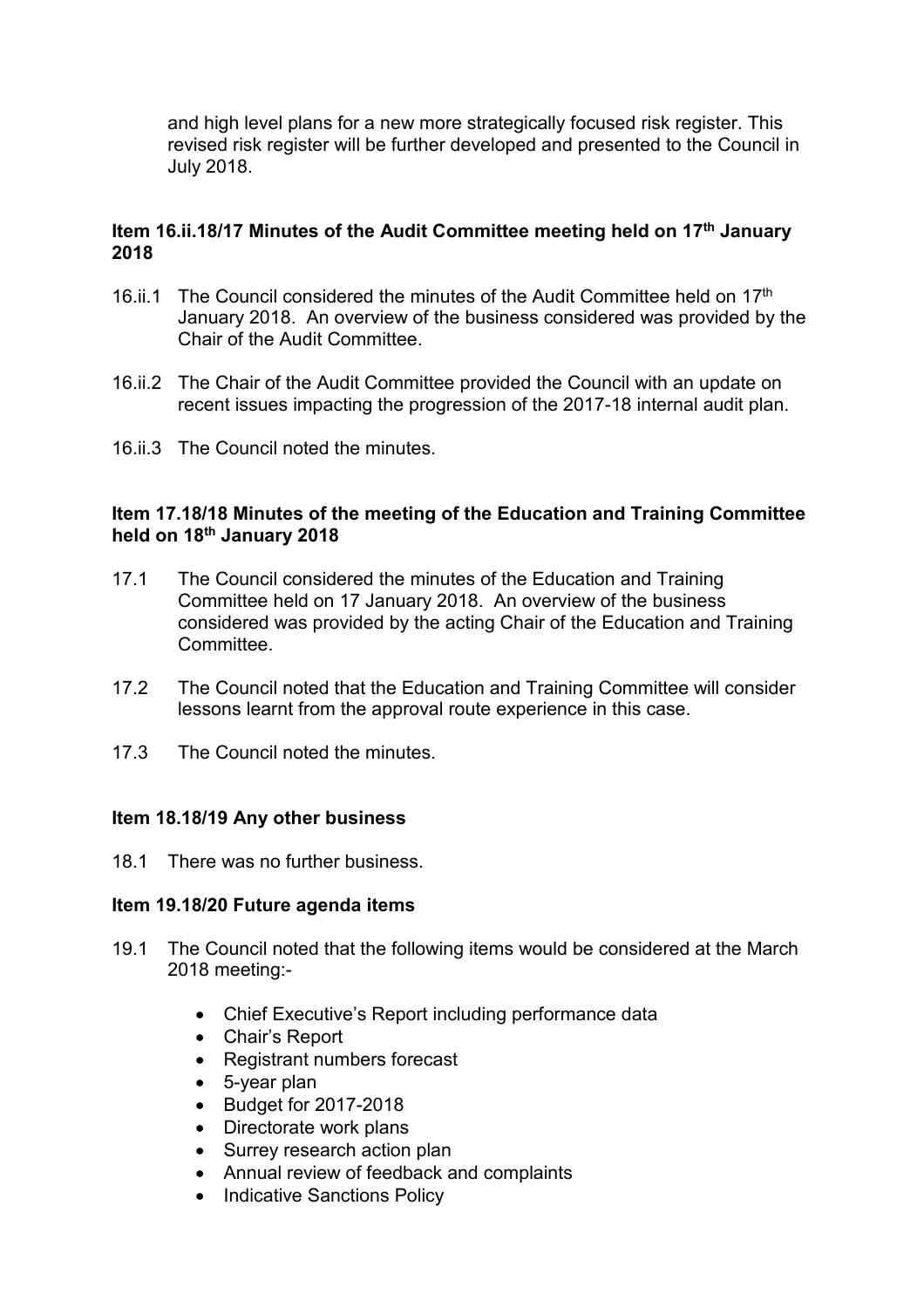- Review of 186 KPR project business case
- Remuneration Committee 6 February minutes
- Tribunal Advisory Committee 18 February draft minutes
- Education and Training Committee 1 March draft minutes
- Audit Committee 6 March draft minutes

#### **Item 20.18/21 Meeting evaluation**

- 20.1 The Council discussed its meeting structure, agreeing to hold future meetings normally on one day as part of HCPC wide cost saving efforts.
- 20.2 It was agreed that the March meeting would take place only on  $21^{st}$  March beginning at 10.30am with a private Council only discussion, followed by the formal meeting at 1pm.
- 20.3 The Council agreed that the July 2018 meeting would take place on one day with the second day being focused on the next cycle of strategic planning.

#### **Item 21.18/22 Resolution**

#### **Resolution**

The Council is invited to adopt the following:

'The Council hereby resolves that the remainder of the meeting shall be held in private, because the matters being discussed relate to the following;

- (a) information relating to a registrant, former registrant or application for registration;
- (b) information relating to an employee or office holder, former employee or applicant for any post or office;
- (c) the terms of, or expenditure under, a tender or contract for the purchase or supply of goods or services or the acquisition or disposal of property;
- (d) negotiations or consultation concerning labour relations between the Council and its employees;
- (e) any issue relating to legal proceedings which are being contemplated or instituted by or against the Council;
- (f) action being taken to prevent or detect crime to prosecute offenders; the source of information given to the Council in confidence; or
- (h) any other matter which, in the opinion of the Chair, is confidential or the public disclosure of which would prejudice the effective discharge of the Council's functions.'